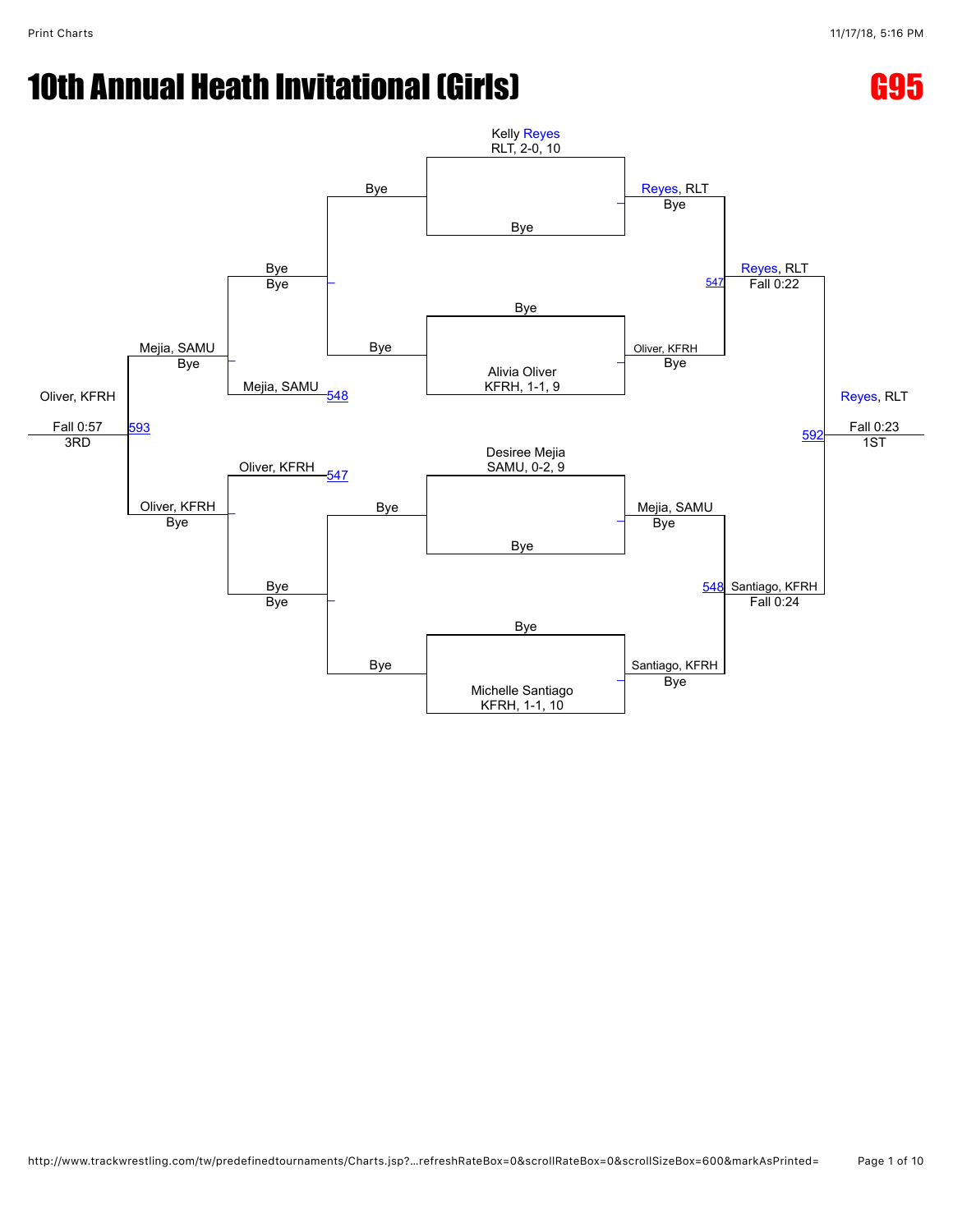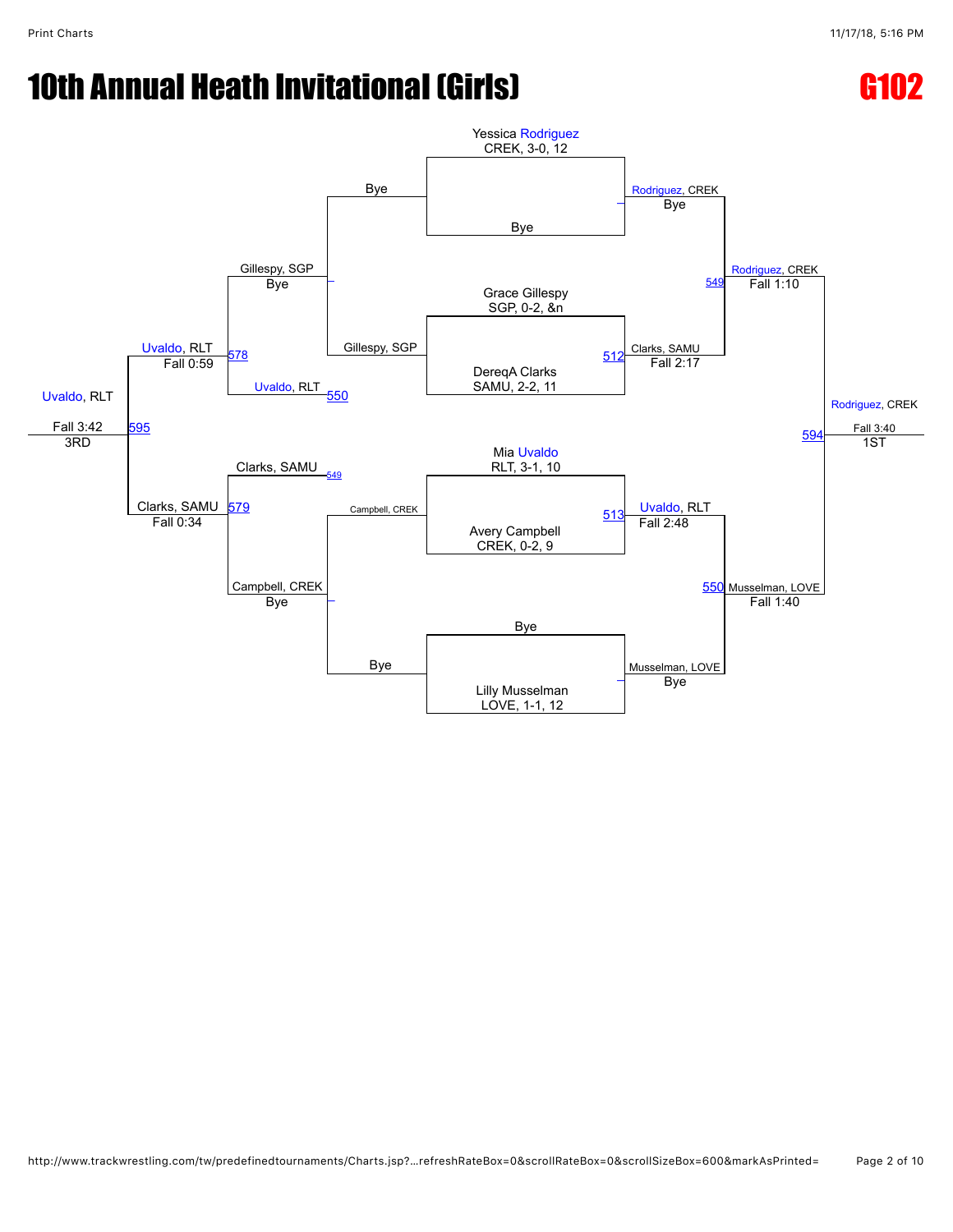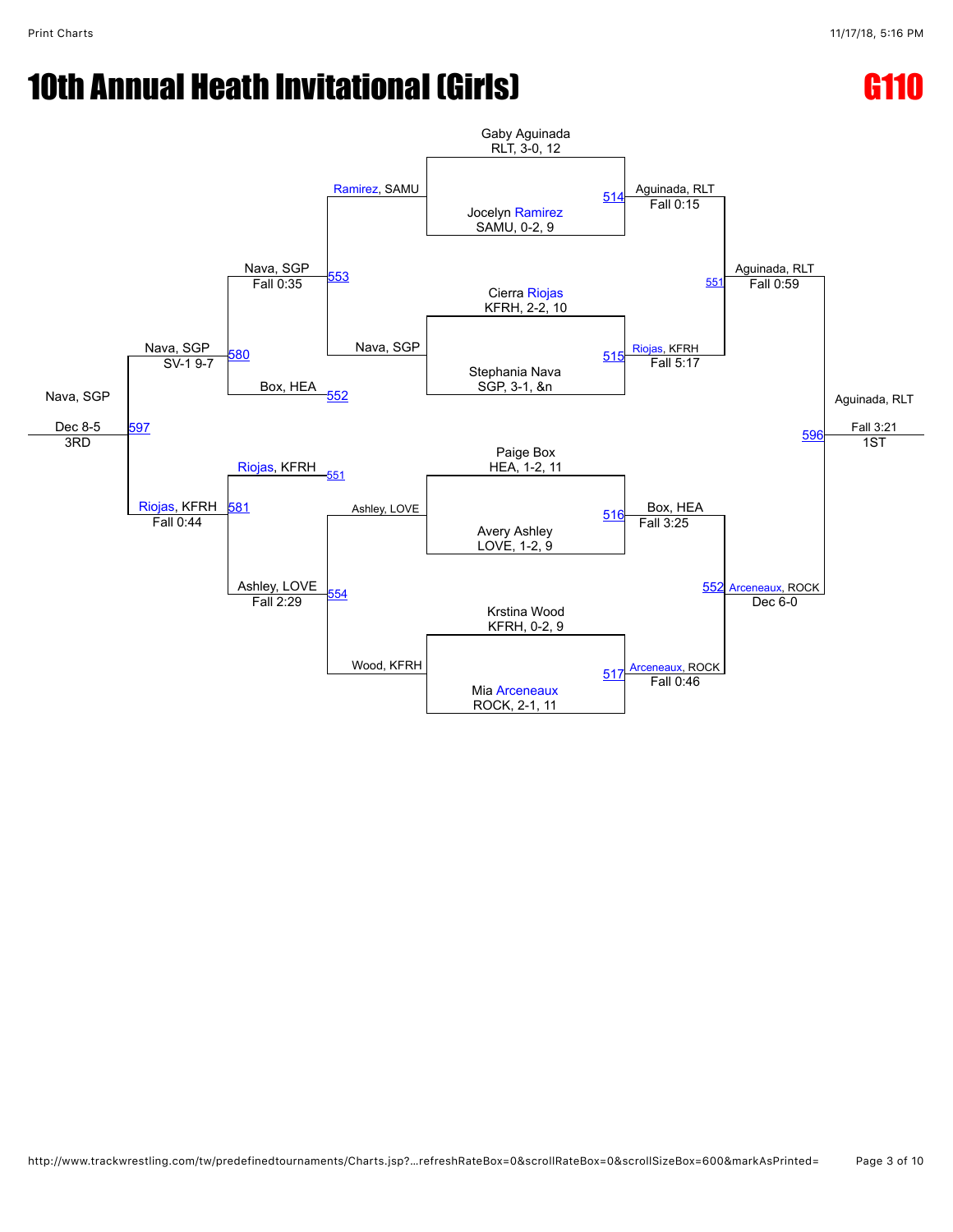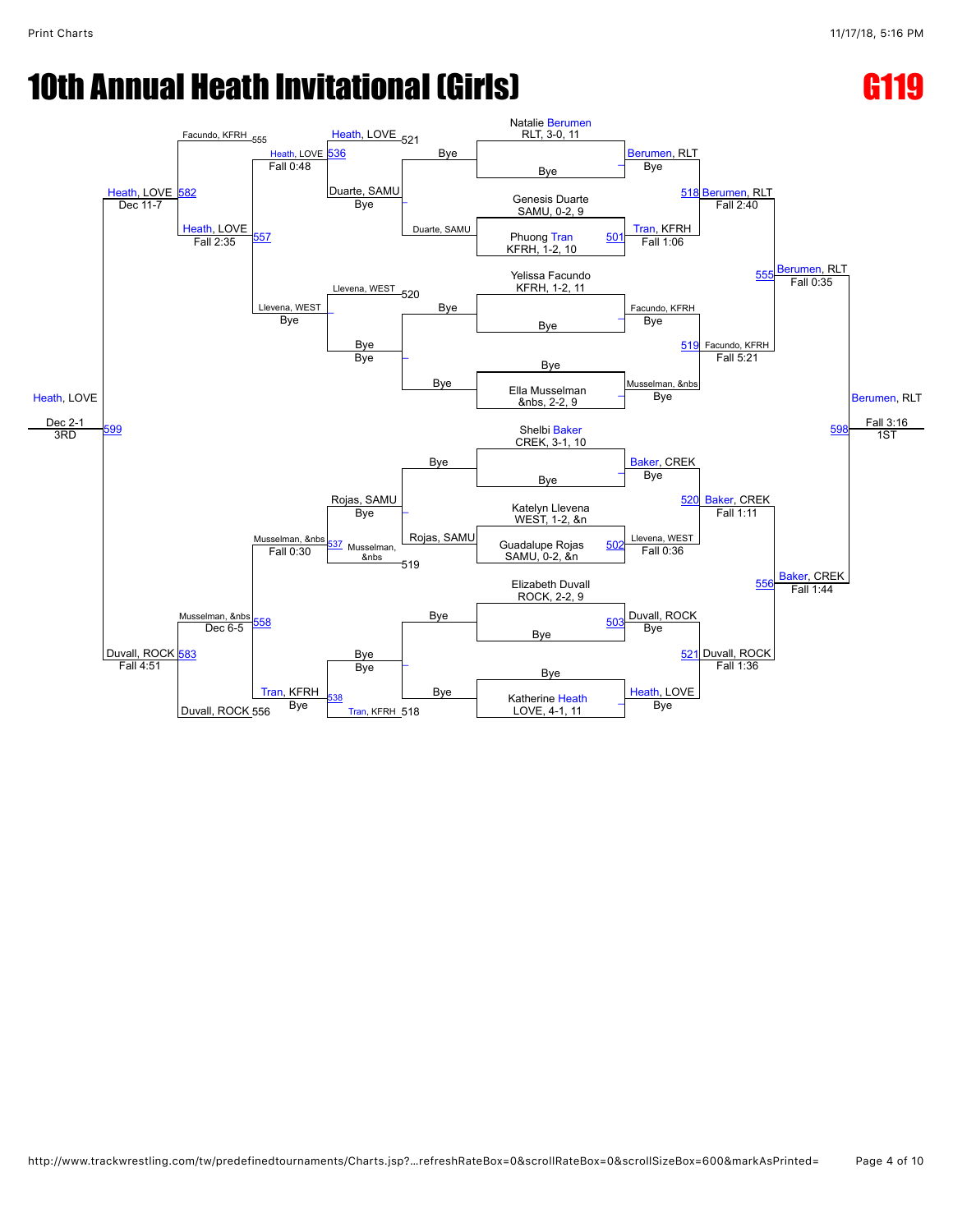

```
http://www.trackwrestling.com/tw/predefinedtournaments/Charts.jsp?…refreshRateBox=0&scrollRateBox=0&scrollSizeBox=600&markAsPrinted= Page 5 of 10
```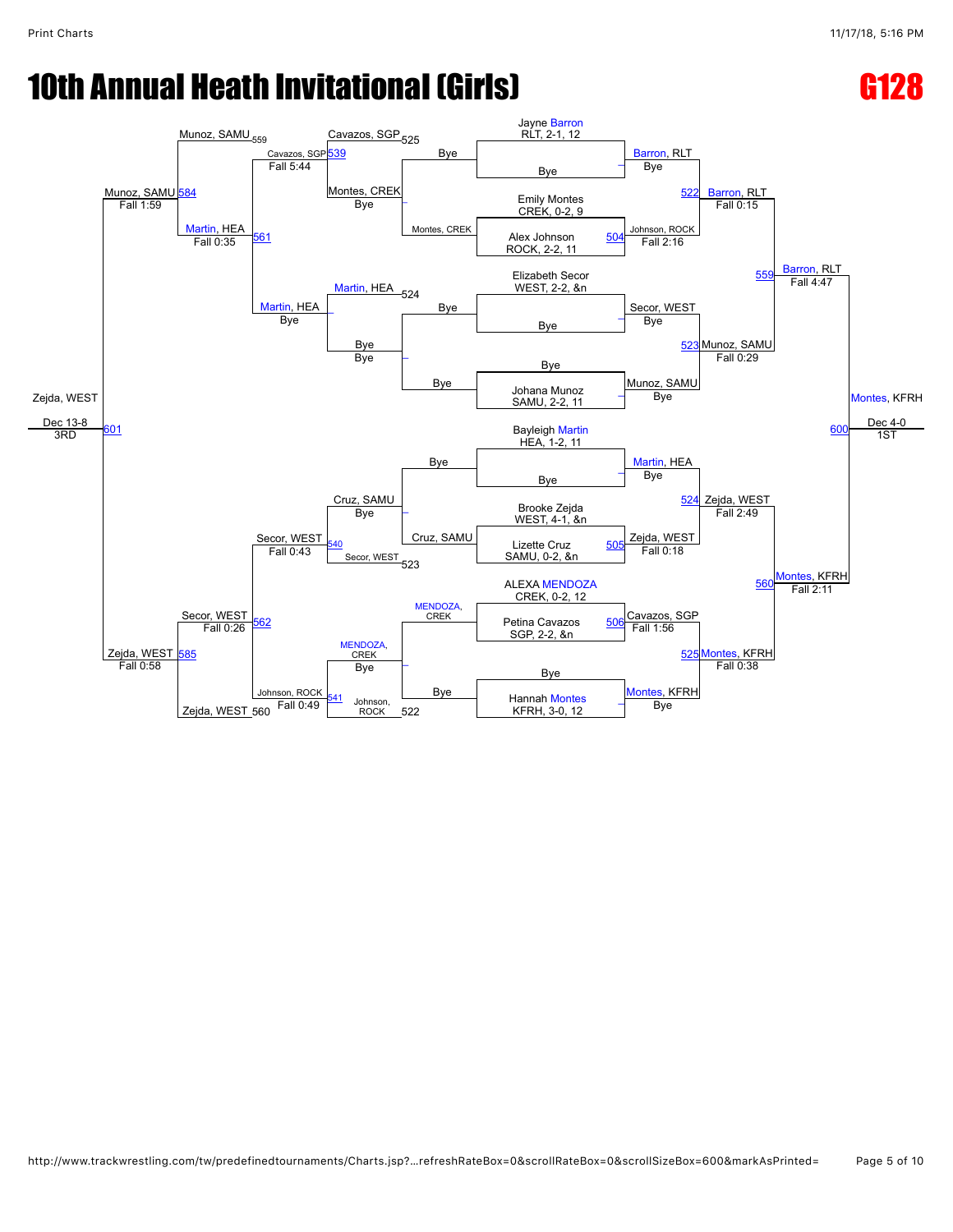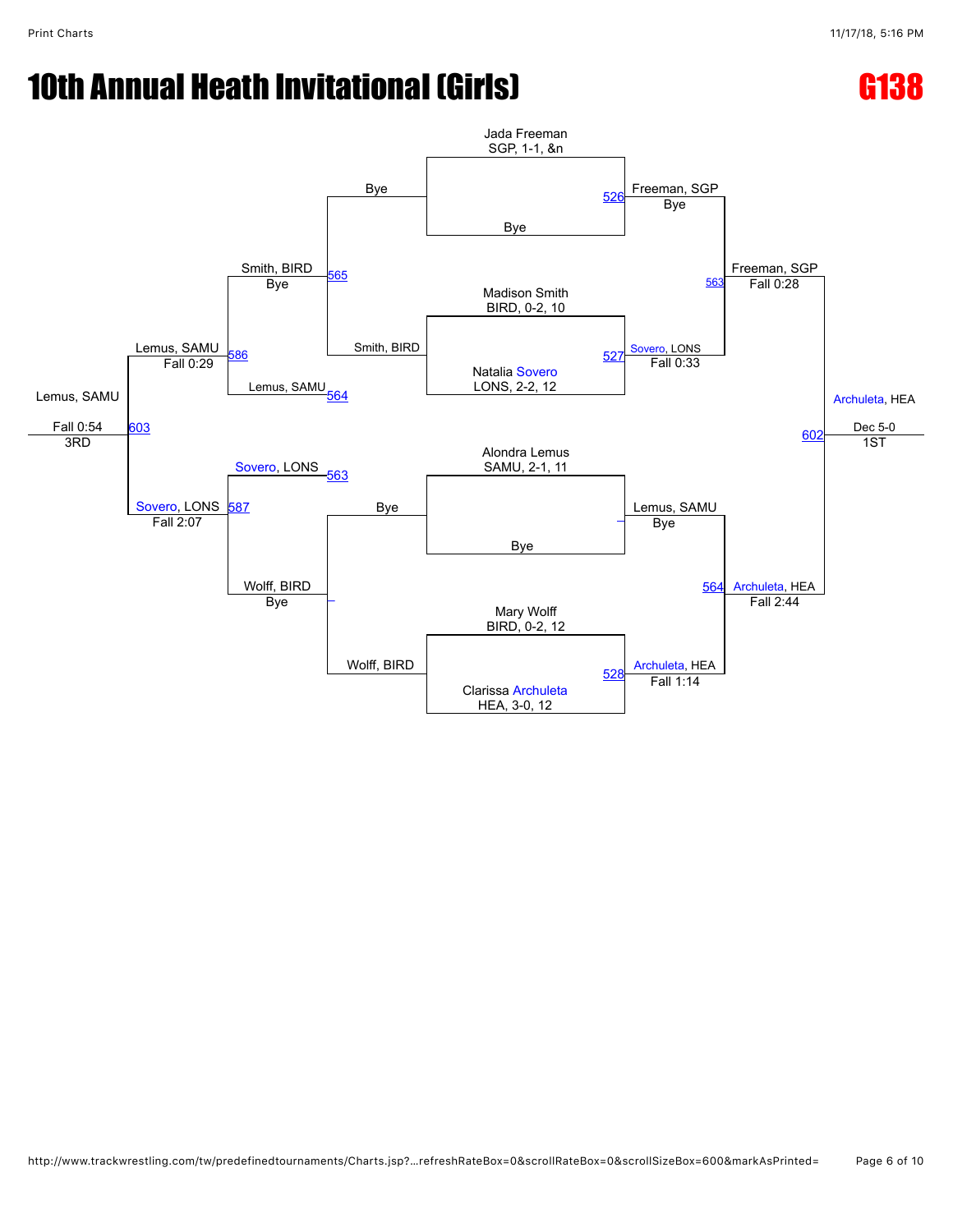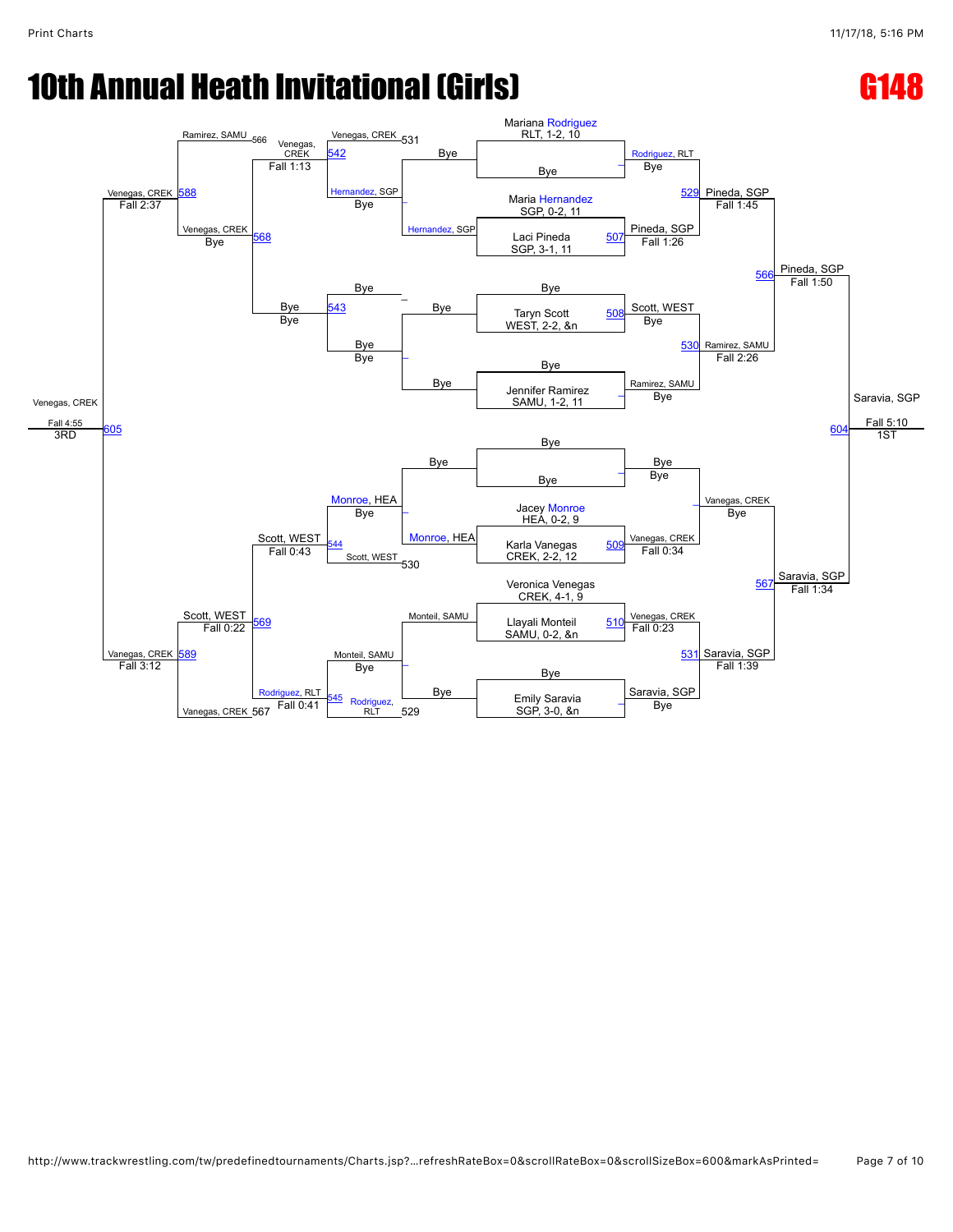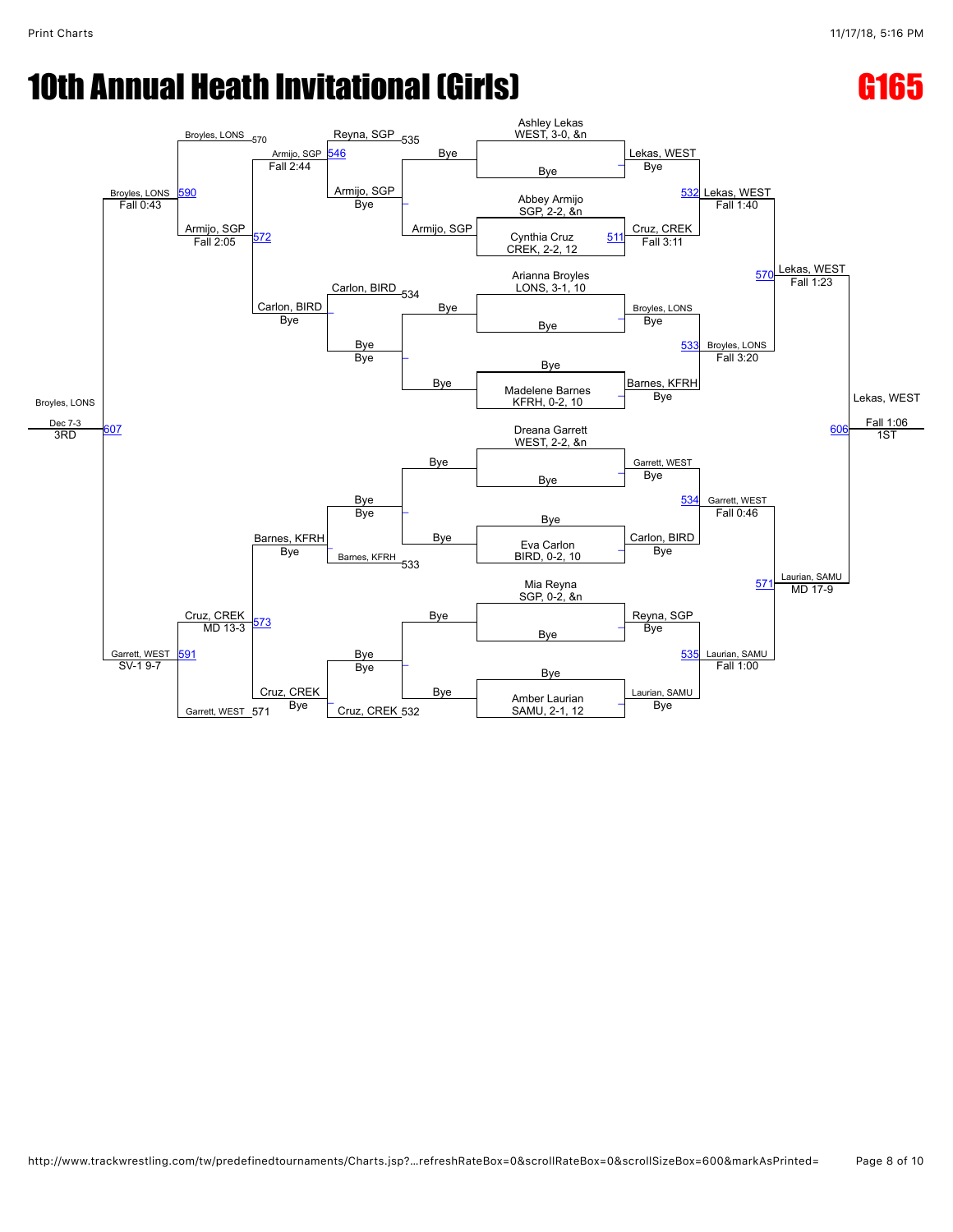